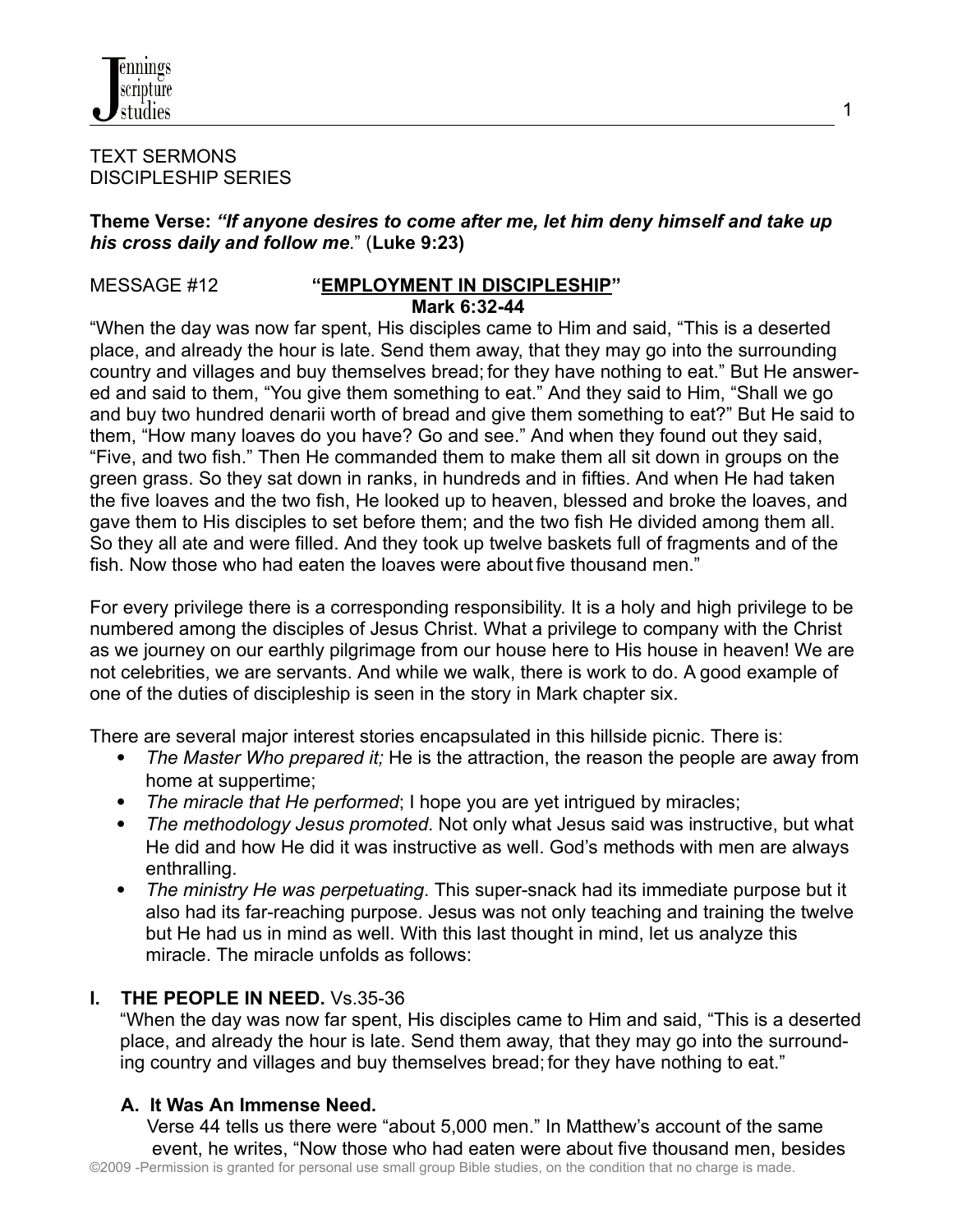women and children." (Matt.14:21) Mark only reports on the number of men present, Matthew adds that there were women and children. There could have been 10,000 present, or even more. To feed even 5,000 hungry men without any previous planning and no food available was a humanly impossible task, to say nothing of the addition of wives and children. To say that the need is immense is no exaggeration.

The masses of humanity world-wide need the Bread of Life. The need is immense, just as Jesus stated, "The harvest truly is plentiful, but the laborers *are* few. Therefore pray the Lord of the harvest to send out laborers into His harvest." (Matt.9:37-38)

# **B. It Was An Individual Need.**

Every person present needed food. Personal attention must be given to each one. The sick gather in hospitals but the doctor must tend to each one personally. The trend in ministry in our day is to minister to those who gather as a flock on Sunday but ignore the wandering sheep during the week. Evangelistic methodology is also trending in the same direction. There is a place for "mass evangelism" but we must not neglect personal evangelism.

### **C. It Was An Immediate Need.**

The hour was late, the crowd large, the hunger real and the food supply non-existent. No wonder the disciples were concerned. "When the day was now far spent, His disciples came to Him and said, "This is a deserted place, and already the hour is late. Send them away, that they may go into the surrounding country and villages and buy themselves bread; for they have nothing to eat." (Mark 6:35,36)

This is the dilemma that confronted the disciples. They were alarmed, but not Jesus. He was not taken by surprise. He had a purpose for being in that place at that time with that need before Him. Remember, the disciples were in the Discipleship School and what a lesson they were to learn that day!

# **II. THE PRECEPT TO HEED.**

The disciples came to Jesus and said, "send them away, that they may go into the surrounding country and villages and buy themselves bread." Notice what Jesus said to them: "You give them something to eat." (v.37)

The disciples were immediately confronted with a human impossibility. They did not have either food or funds to meet the demand of such a crowd. Jesus' command was no doubt meant to cause them to look to God for the solution to the crisis with which they were confronted. There would be other humanly impossible situations confronting them that would test their faith. Did Jesus permit this emergency to develop in order to train His disciples and reveal His credentials to the populace?

# **A. This Was A Divine Precept.**

The command of Jesus to "give them something to eat" not only expressed Jesus' concern but caused the disciples to see this exigency as an opportunity for ministry. After all, ministry was what they were to be doing the remainder of their earthly lives.

# **B. This Was A Direct Precept.**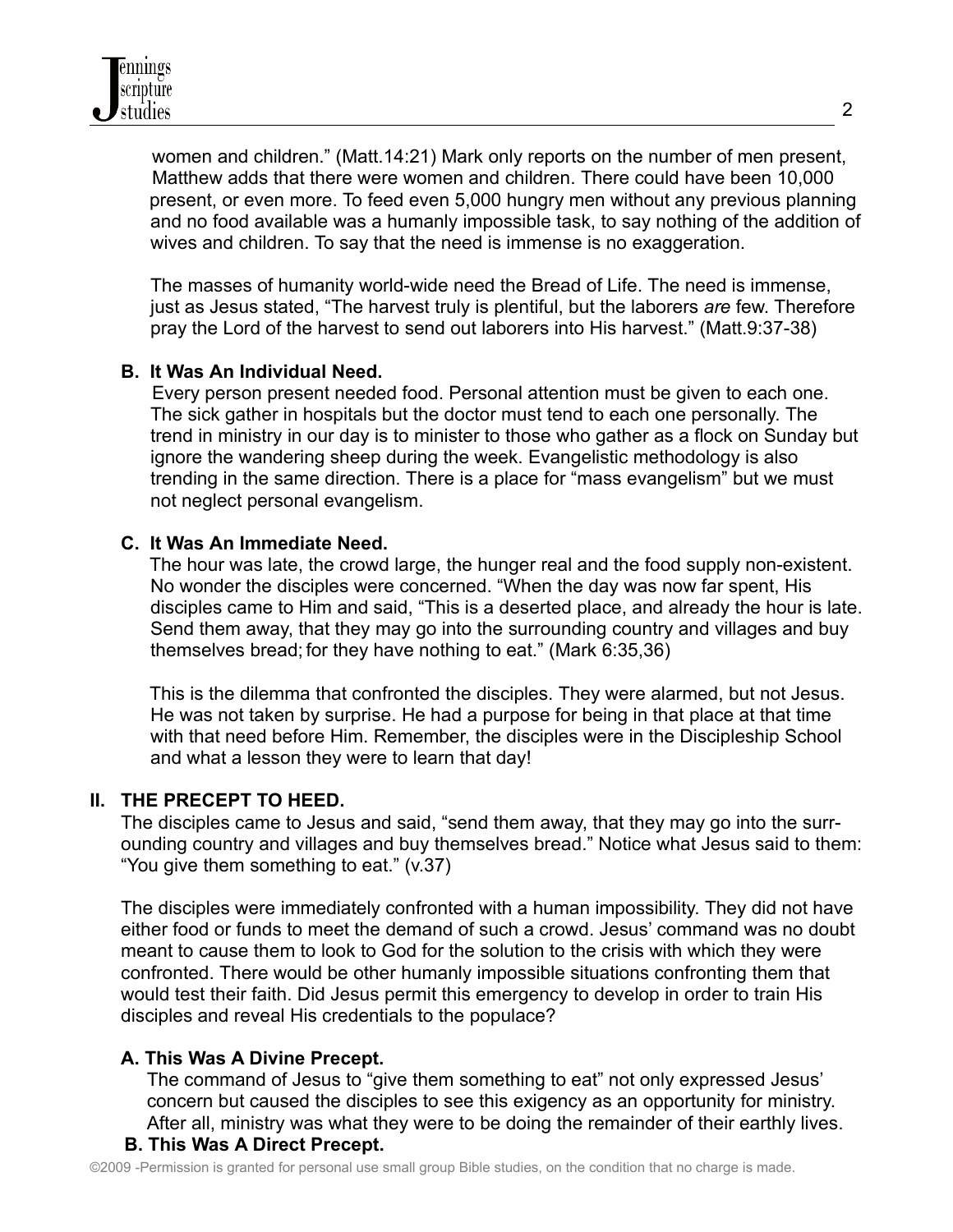"*You* give them something to eat." That was plain, pointed and personal. He wanted them to get involved in solving the emergency with which they were faced. Slowly they were being taught as apprentices to Jesus. Here they had here an opportunity to get hands-on experience in meeting human needs with divine resources.

Our ministry is not any different than was the disciples. We have a world of hungry people – both physical and spiritual hunger. Are you involved in meeting the need or are you like so many who just go about pointing out the need and saying, "Isn't the world's situation bad!"

### **C. This Was A Definitive Precept.**

"Give them something *to eat*." It was food they needed. In the preceding verses we read, "And Jesus, when He came out, saw a great multitude and was moved with compassion for them, because they were like sheep not having a shepherd. So He began to teach them many things. When the day was now far spent, His disciples came to Him and said, "This is a deserted place, and already the hour is late. *Send them away* ….." (Mark 6:34-36)

Jesus saw the people as "sheep not having a shepherd" and "was moved with compassion for them." The disciples saw a crowd of hungry people and said, "send them away." Jesus used this situation to instill in the disciples compassion.

It has been frequently stated that a soul-winner is one beggar telling another beggar where to find bread. I would modify that statement by saying, a soul-winner is one beggar giving the Bread of Life to another beggar! The greatly compassionate are the genuinely converted.

**Illust.** Mrs. Jennings and I were in Sao Paulo, Brazil ministering and staying in the home of missionaries. The homes there are surrounded by security walls or wrought iron fences so that one cannot walk up to a house and knock on the door. Our host missionaries were trying to reach the people in their neighborhood and minister to them but could not gain access to homes because of the walls and fences.

The lady missionary was impressed to bake loaves of bread and take them to the gates of the houses and clap her hands, as was the custom, to attract the attention of the occupants. When neighbors responded she gave them a loaf of bread. One neighbor received the bread and invited the missionary into her home. The result was that the neighbor invited her and her husband to have Bible studies in their home. The husband, wife and children came to faith in Christ because of a loaf of bread.

Jesus wants all His disciples to get involved in the Bread Brigade! "You give them something to eat" is still His precept for today.

### **III. THE PLAN TO FEED.** vs.39-42

Jesus had no wrist watch, however, He was not unaware of the time of day. He knew there were no restaurants in the vicinity and that the crowd that had been following him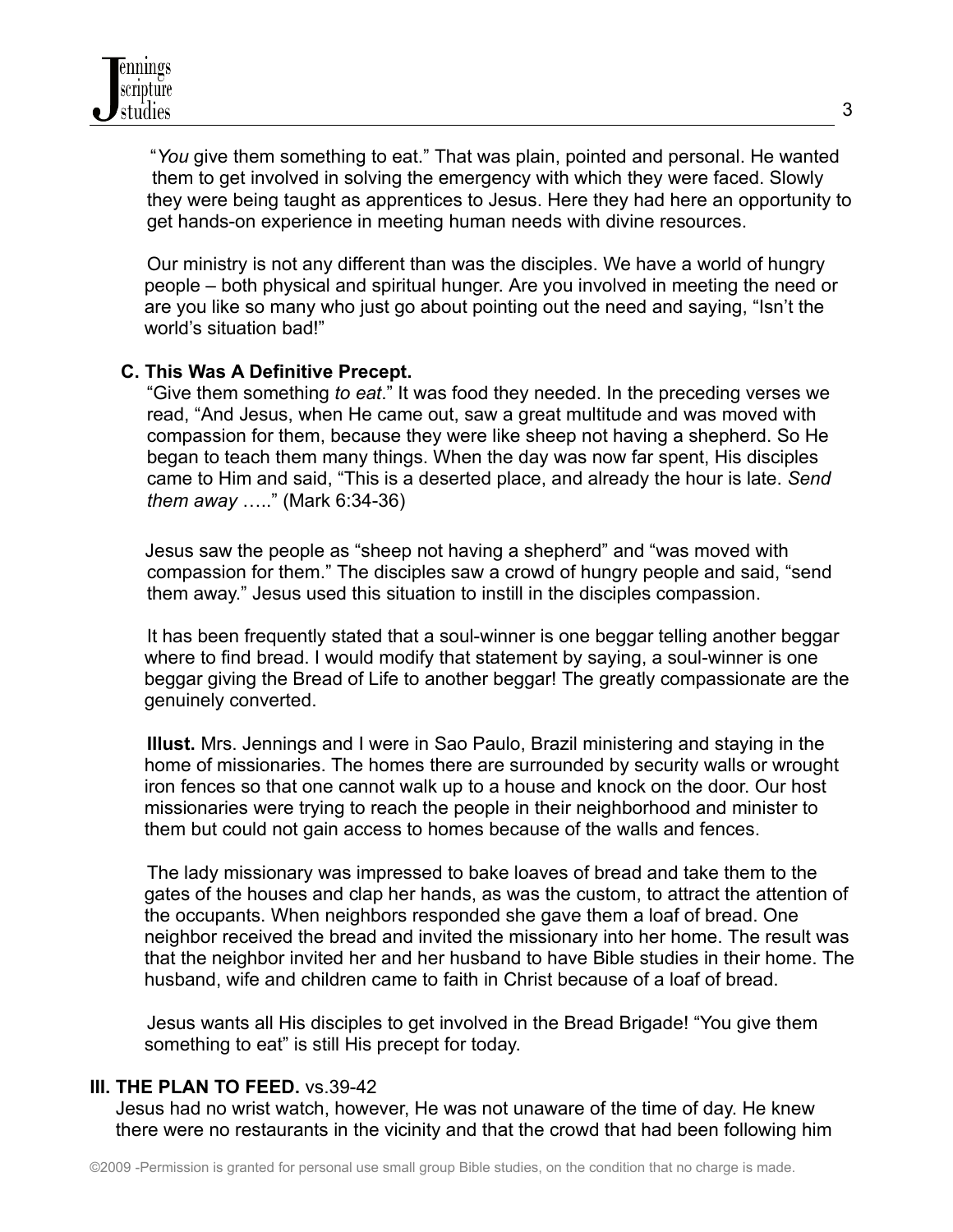most of the day had to eat. Therefore, we are driven to one conclusion: He had a plan. Remember, what God does is always wonderful; how He does it is marvelous; when He does it is amazing. God always has a time-table. He works according to His agenda, not ours. An obvious example is in Galatians: "When the fullness of the time had come, God sent forth His Son, born of a woman, born under the law, to redeem those who were under the law." (Galatians 4:4-5)

Jesus was teaching His disciples to trust Him. If they could not and would not trust Him while He was physically present with them, it is not likely that they would trust Him when He went back to heaven. So here they were out in the rural country-side, late in the evening with a hungry crowd on their hands. What to do? It is very interesting to follow the sequence of the actions Jesus instructed the disciples to take.

### **A. The Organization.**

"Then He commanded them to make them all sit down in groups on the green grass. So they sat down in ranks, in hundreds and in fifties." (vs.39-40)

*Sit!* "make them all sit down ." Jesus is the great psychologist. He knew how to control a crowd. How? Get them off their feet and on to their seat!

*Sit in groups!* "sit down in groups." – "So they sat down in ranks, in hundreds and in fifties." He was arranging the crowd so that the disciples could move among them to distribute the food.

*Sit in comfort!* "on the green grass." I find it interesting that those words are included in Jesus' instructions to the disciples.

Jesus was an Organizer. I have been in churches that could use the principles in this story to become more efficient in serving the people who congregate. God is orderly. His handiwork reveals forethought, planning, strategy and organization. A look at the universe or our bodies is ample evidence of good organization.

### **B. The Operation.**

"And when He had taken the five loaves and the two fish, He looked up to heaven, blessed and broke the loaves, and gave them to His disciples to set before them; and the two fish He divided among them all." (v.41)

After Jesus had taken the boy's lunch and turned it into a feast, He "gave them to His disciples to set before them." Jesus did not miraculously multiply the fish and bread and make a pile of each, saying to the crowd, "Come and get it!" What bedlam would have ensued, what a mess they would have had! Instead, the disciples borrowed twelve baskets from mothers who had brought their babies and with the baskets served the fish and bread to the people sitting in organized groups all over the hillside.

What a laboratory this was in which the disciples, and us as well, could learn lessons